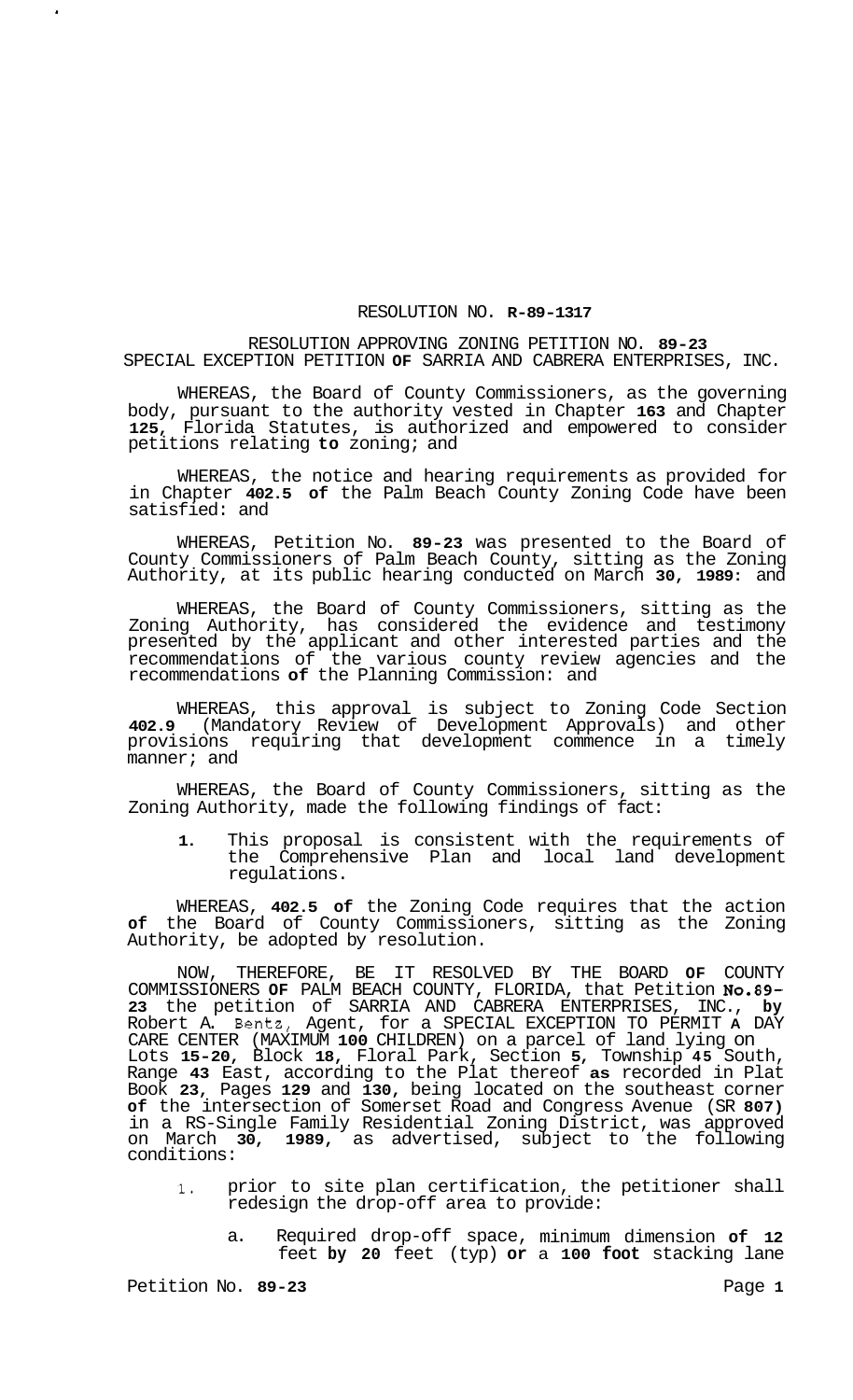with safe access to the building that satisfy the explicit criteria set forth by the Zoning Division's Health Department policy memo regarding day care drop-off area; and

- **b.** Adequate queuing at each entrance to control traffic movement in a safe, orderly fashion. This shall consist of signage and pavement marking showing the direction of traffic flow.
- **2.** The petitioner shall upgrade Alternative Landscape **No. 3** along:
	- a. The east property line adjacent to the parking lot using a combination of a three **(3)** foot high berm with a three **(3)** foot high continuous hedge and twelve **(12)** foot high native canopy trees planted twenty **(20)** feet on center. The landscape shall be installed on the outside of the fence as required in 2.b. below.
	- b. The east and south property line with a six *(6)*  foot high solid wooden fence and twelve **(12)** foot high native canopy trees planted twenty **(20)** feet on center. The fence shall be continuously maintained in a neat, orderly and opaque condition.
- **3.** The required Landscape Alternative **No. 3** shall be relocated south of five **(5)** foot easement.
- **4.** Prior to site plan certification, the site plan shall be amended to indicate:
	- a. The relocation of the proposed sign out of the required fifteen **(15)** foot landscape strip.
	- b. Creation of safe sight triangles at each access point.
	- c. Dimensioning of all required setbacks for the **RS-**Single Family Residential District.
	- d. The number of proposed staff.
- *5.* The day care center shall be limited to a maximum Of **100** children.
- **6.** Security lighting shall be shielded, low intensity, and directed away from adjacent properties and streets, shining only on the subject site.
- *7.* **No** outdoor loudspeaker system shall be permitted on site.
- **8.** The dumpster area shall be screened and located away from residential areas.

 $\mathbf{r}^{(1)}$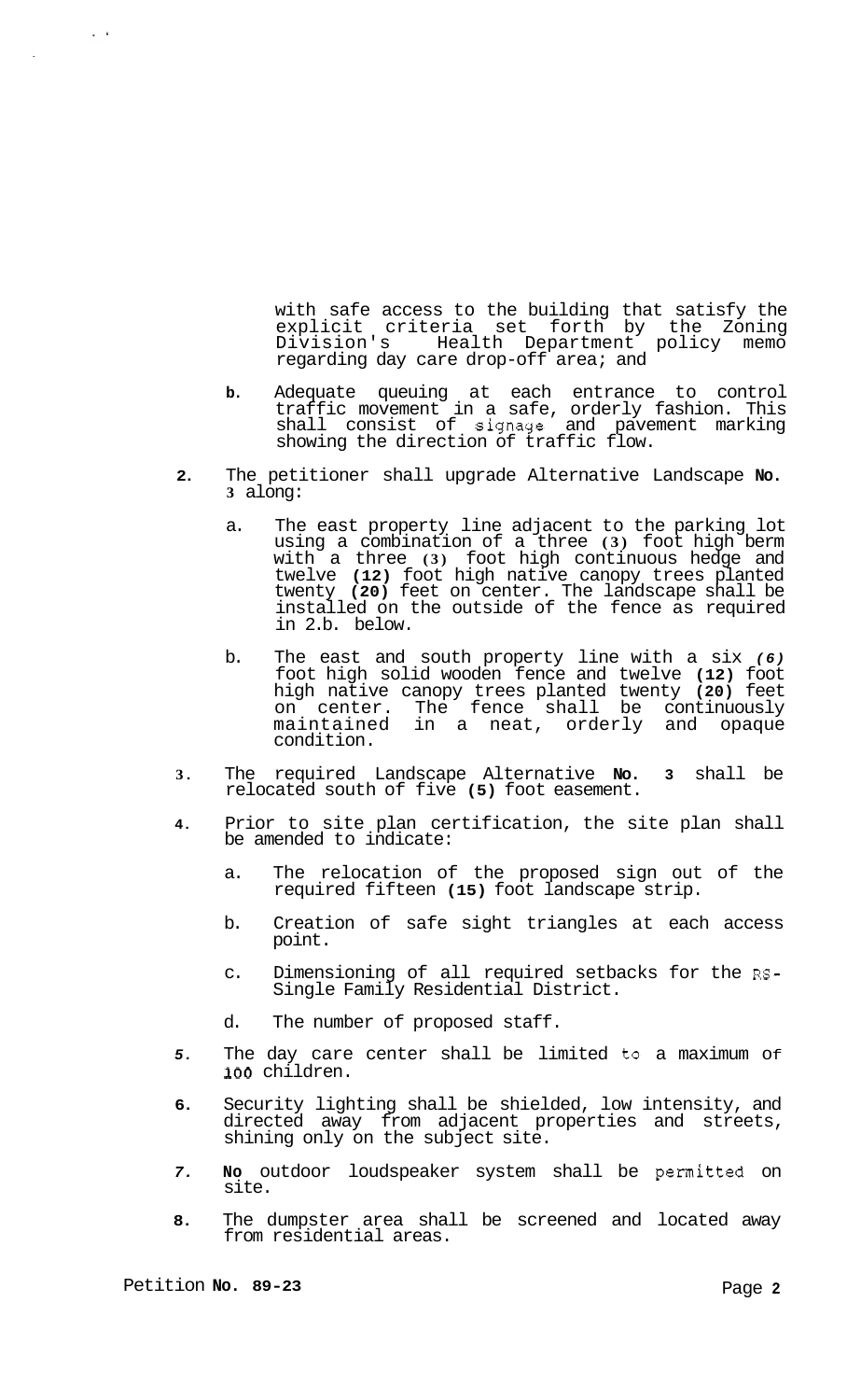- **9.** The application and engineering plans, calculations, etc. to construct well and/or septic tank must be submitted to the Health Department prior to site plan approval.
- **10.**  The Developer shall provide discharge control and treatment for the stormwater runoff in accordance with all applicable agency requirements in effect at the time of the permit application. However, at a minimum, this development shall retain onsite the stormwater runoff generated by a three **(3)** year-one **(1)** hour storm with a total rainfall of **3** inches as required by the Permit Section, Land Development Division. In the event that the subject site abuts a Department **of**  Transportation maintained roadway, concurrent approval from the Florida Department of Transportation will also be required. The drainage system shall be maintained in an acceptable condition as approved by the County Engineer. In the event that the drainage system is not adequately maintained as determined by the County Engineer, this matter will be referred to the Code Enforcement Board for enforcement.
- **11.**  Within **90** days of approval of this project, the property owner shall convey to Palm Beach County Land Development Division by road right-of-way warranty deed for Congress Avenue, **60** feet from centerline free of all encumbrances and encroachments. Property owner shall provide Palm Beach County with sufficient documentation acceptable to the Right of Way Acquisition Section to ensure that the property is free **of** all encumbrances and encroachments. Right-of-way conveyances shall also include "Safe Sight Corners" where appropriate at intersections as determined by the County Engineer.
- **12.** The petitioner shall pay a Fair Share Fee in the amount and manner required by the !'Fair Share Contribution for Road Improvements Ordinance" as it presently exists or as it may from time to time be amended. The Fair Share Fee for this project presently is **\$8,010.00 (299** trips **X \$26.79** per trip) .
- **13.** Prior to Site Plan approval by the Site Plan Review Committee the property owner shall record a Unity of Title or Unity of Control, as appropriate, on the subject property subject to approval by the County Attorney.
- **14.** The property owner shall construct a right turn lane, south approach, on Congress Avenue at the project's entrance road. Construction shall include curb and gutter where appropriate as determined by the County Engineer.
- **15.** Prior to site plan certification, a revised site plan shall be submitted illustrating the play area to be